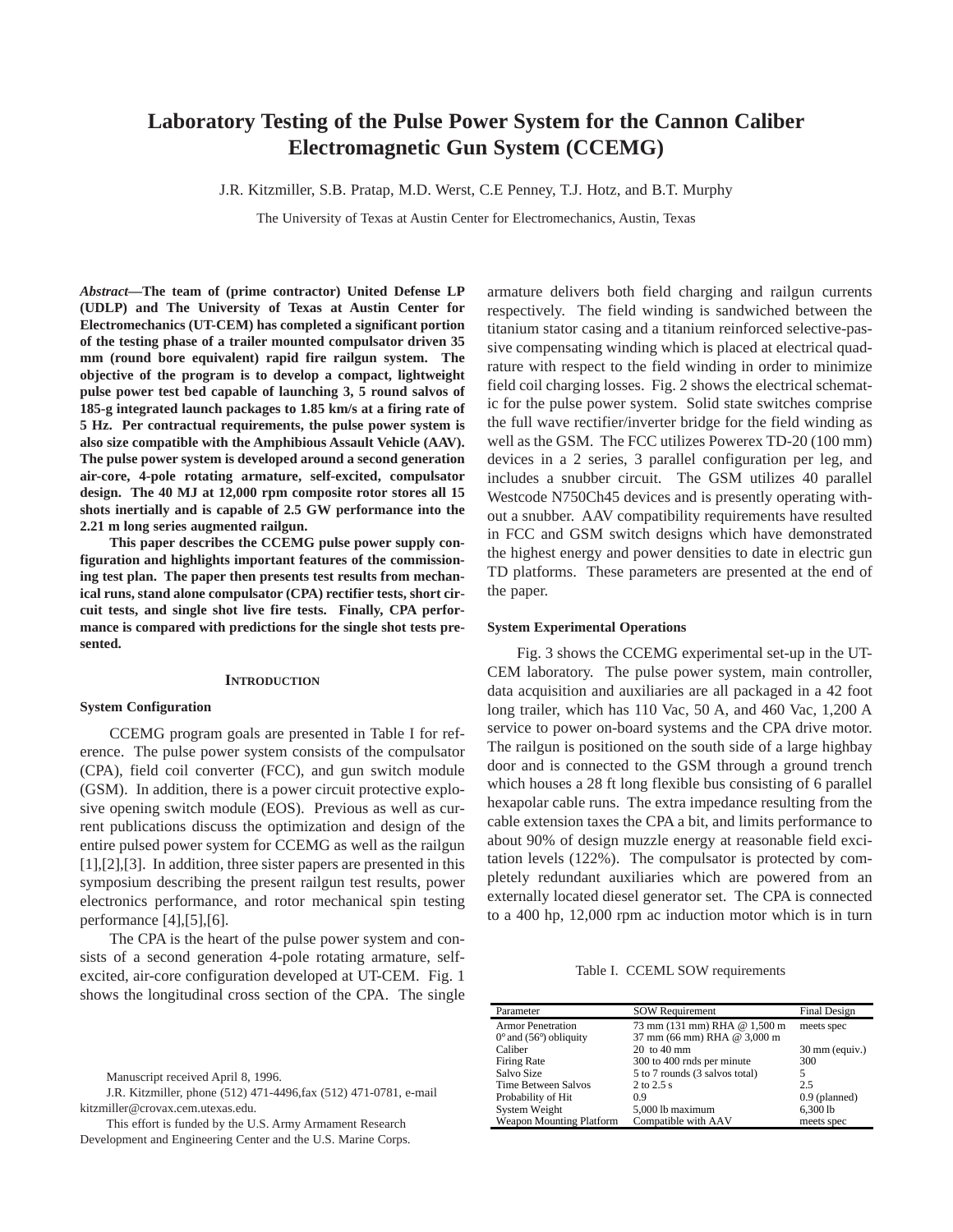

Fig. 1. Cross section layout of compulsator

protected from discharge speed transients via a high speed wet disk clutch. The motor also provides dynamic braking capability, and a redundant wet disk brake located with the clutch will brake the CPA rotor if site power is lost for any reason. Operation of the system takes place at the remote control unit (RCU) which is tethered to the main controller in the trailer. System software allows for both fully automatic mode operation (more than a single discharge) or semi-manual mode operation, which has been utilized extensively in testing so far.

For a routine shot, first a simulation is run to predict performance and timing for the experiment. Generator setup



Fig. 2. Electrical schematic

parameters are then typed into the RCU and downloaded to both the main controller and the firing and fault control monitor (FFCM). The FFCM is responsible for real time control of the pulse power systems. After bringing up auxiliaries, charging the field initiation module, and entering rotor speed, the prime mover is initiated and spins the CPA rotor up to the input speed. At this time, the RCU operator initiates a command which charges and arms all of the pulse power system SCR drives as well as the fail-safe EOS module. When completed, the system is then ready to perform its discharge.

At this time, the controller then discharges the field initiation module (FIM) into the compulsator field coil to initiate the self-excitation process. From this point forward until the compulsator is again fully de-energized, the FFCM assumes real-time control of the pulse power systems. The FFCM locks onto an optical encoder signal which rotates synchronously with the armature winding and triggers the field coil converter (FCC) until it senses that programmed ac voltage has been achieved. At this instant, the FFCM gives freewheel command pulses to the bridge and simultaneously triggers the GSM at the programmed firing angle, which initiates the flow of current into the railgun. The remaining field energy is then allowed to freewheel down to zero via the freewheel diode module (FWD). The FFCM and associated hardware is also capable of reclaiming the field coil magnetic energy into the rotor, however, at this time schedule and funding restraints will not permit this function to be realized. Throughout the discharge event, the FFCM is continuously monitoring CPA, GSM, and gun breech currents and will interrupt the cycle by initiating the EOS in case of a fault. As redundant protection,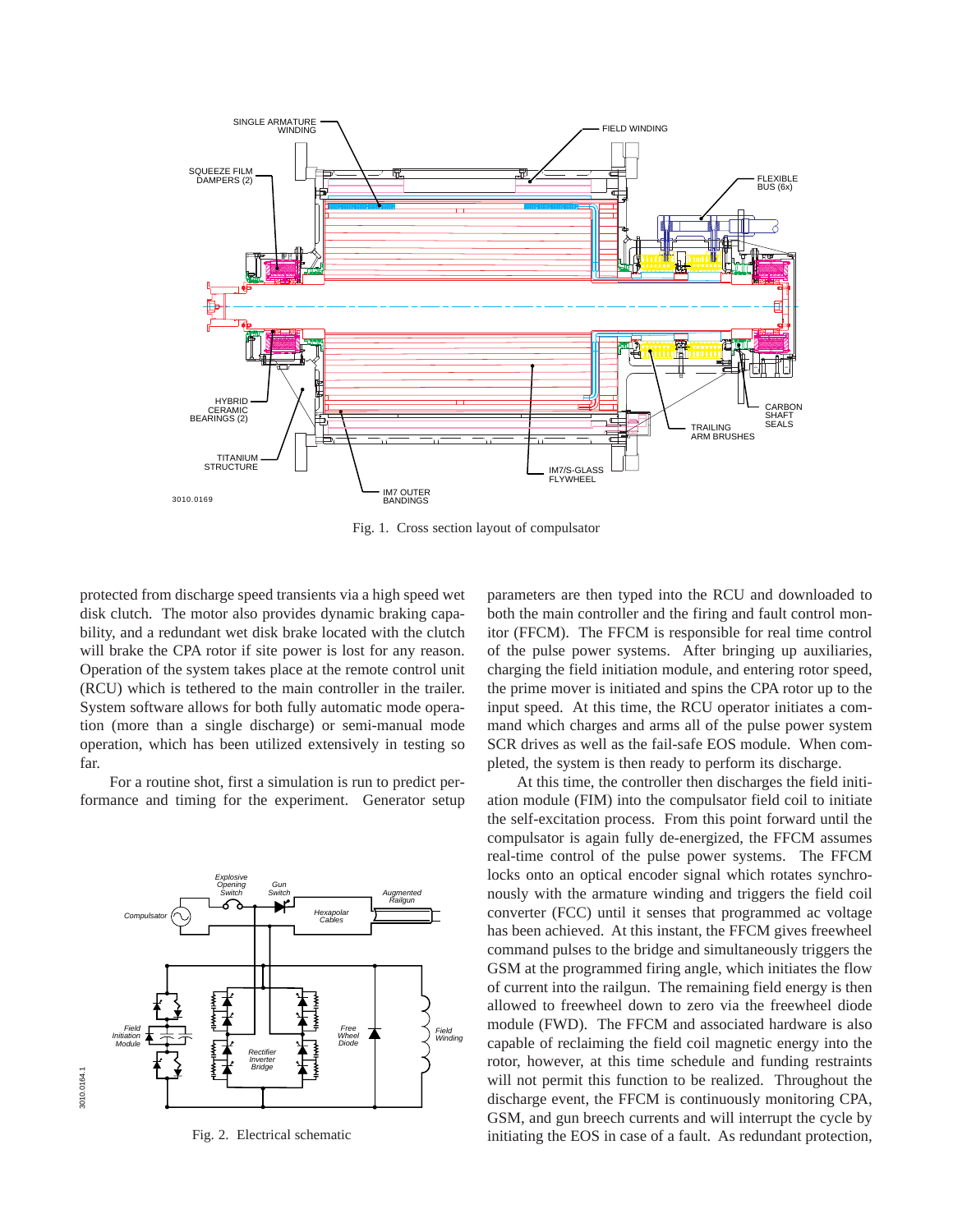

Fig. 3. Experimental set-up at UT-CEM

the main control system will also activate the EOS should the FFCM detect a fault, and the main control system has a timed EOS event as well which has proved itself most beneficial during commissioning.

## **PULSE POWER TESTING**

Extreme caution must be used in developing test plan strategies for prototype CPA driven electric gun hardware. Since the CPA is designed to provide maximum current to what is essentially a short circuit load, special attention must be paid to software and hardware components to make certain all are working as expected. Regardless of the power supply, it is common knowledge that in this business surprises generally manifest themselves as spectacular faults and/or destruction of hardware.

With all of this in mind, the CCEMG test plan was designed to bring the software and hardware on line incrementally, thus minimizing risk exposure of critical components wherever possible. In addition, the test plan had to be designed to accommodate an assembly flaw in one of the four existing rotor armature outer bandings which essentially limited the rotor speed to 8,500 rpm. There is a plan to replace this damaged banding and allow the rotor to be spun to rated speeds. The test plan called for the following incremental tasks to be carried out in order:

- I) Mechanical spin-up
- II) Stand alone rectifier testing
- III) Single shot testing dry fire
- IV) Single shot testing live fire
- V) Stand-alone rectifier/inverter testing
- VI) Multi-shot dry fire testing
- VII) Multi-shot live fire testing

Above the term 'dry fire' refers to short circuit discharging of the CPA without an armature or launch package loaded in the gun. In practice the gun was used as the load and a calibrated current viewing resistor (CVR) was attached across the muzzle and used to calibrate system Rogowski coils. As of this writing, the team had completed task IV, and the remainder of this paper presents data and observations from those four tasks.

### **Mechanical Spin-Up**

Mechanical spin-up was performed in order to validate the operation of the prototype composite rotor to useful test speeds. As mentioned previously in this paper, the rotor did have a compromised outer banding installed. From rotordynamic analyses, there was a strong bearing natural frequency predicted at about 5,700 rpm. Operation above this speed meant that the mode had to be confirmed and traversed using the actual CPA. Fig. 4 is a plot of shaft vibration vs. speed for the CPA operating to 8,250 rpm which agrees well with rotordynamic predictions. This plot clearly defines the bearing natural frequency and based on this information the desirable rotor operating speed range was set from 0 to 4,500 rpm and 7,000 to 12,000 rpm respectively. In practice, the rotor could actually be operated anywhere within this critical speed range, which is a tribute to the bearing damper designs. Details concerning the rotor suspension system for CCEMG can be found in an accompanying paper at this conference [6].



Fig. 4. Vibration plot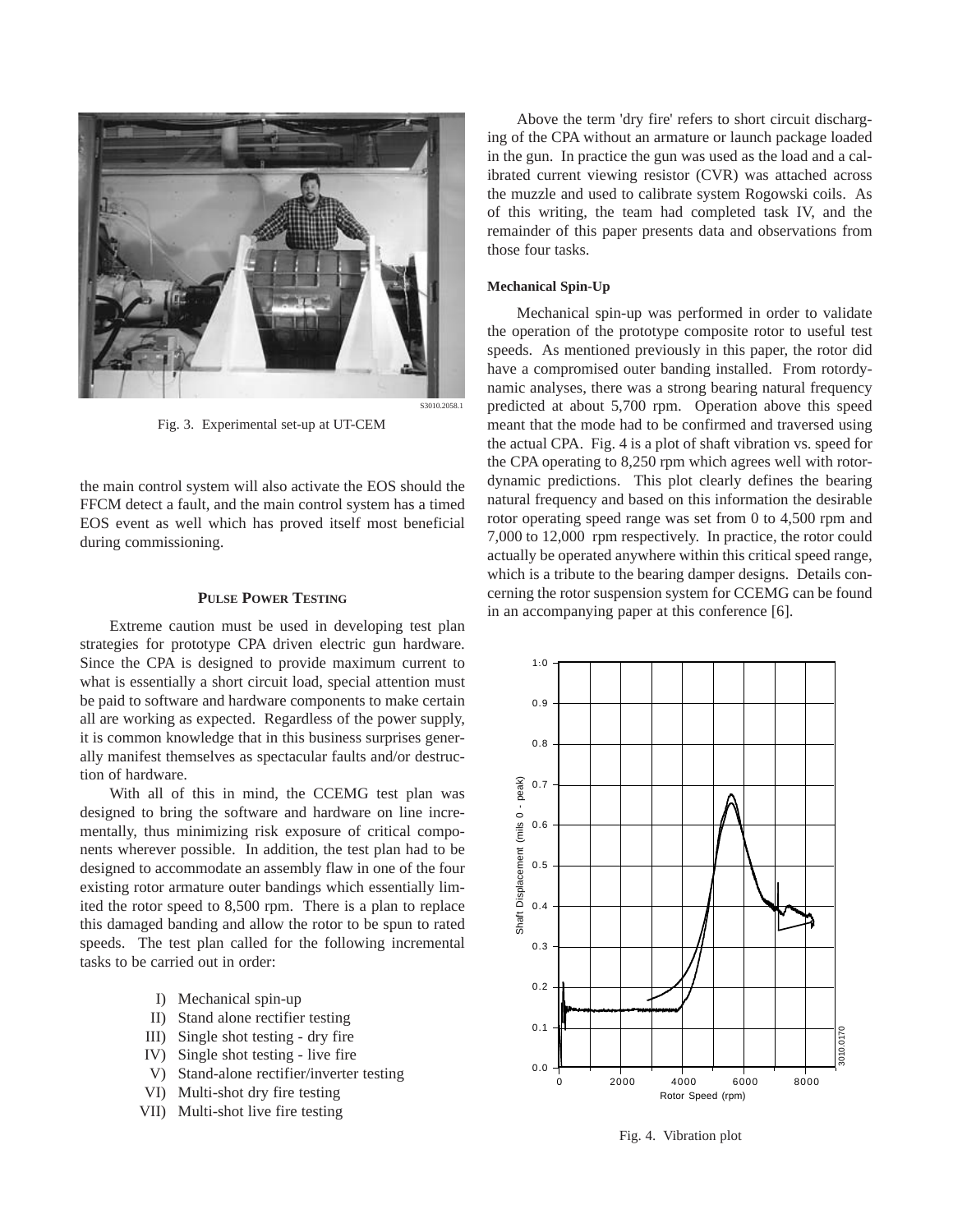# **Stand Alone Rectifier Testing**

Stand alone rectifier testing was designed to validate two critical CPA subsystems, namely, the field initiation module (FIM) and the field coil converter bridge (FCC). The FIM is responsible for initiating self-excitation by injecting a small current (2 to 5 kA) into the field winding. The magnetic flux induced by this current then 'seeds' the CPA armature winding with enough voltage to enable the FCC to rectify alternating current produced by the armature winding to direct current for the field coil. This action is controlled by the FFCM module mentioned above. For CCEMG, the rotor provides all the required energy for this operation. The resulting charging action occurs exponentially, and in order to minimize losses to the CPA, is performed at very high power levels.

During early testing some difficulty was encountered in getting the CCEMG system to self-excite. This turned out to be the result of attempting to perform self-excitation at voltage levels which were essentially not quite high enough. The desired test rotor speed was set at 4,500 rpm. This speed was selected because 4,500 rpm is the maximum allowable speed prior to the bearing bounce mode; and more importantly, there would not be enough rotor stored energy to either over-current or over-action the field winding in case of a bridge or controls fault. Unfortunately, at 4,500 rpm and a 1 kV FIM charge, this provided for only about 80 Vac to rectify with. The back EMF of the field winding and bus was slightly above 50% of this voltage, so the SCRs had less than 40 V forward bias across them. Apparently, this was not enough forward bias to get the SCRs turned on reliably, and the CPA would not selfexcite. Interestingly, similar behavior to this was noted on both the CEM-UT small caliber CPA and iron core CPA systems in the gun switch modules; attempting to turn on multiple SCRs with less than 40 V forward bias is not recommended.

Once this behavior was identified, the FIM voltage was doubled to 2 kV, providing about 2.7 kA seed current and 160 Vac from 4,500 rpm. At this level, the bridge worked as expected as seen in the self-excitation plot in Fig. 5, which is also compared to the simulated result. At about 0.72 s, the gating ceases upon command and the dc current decays to 0 again through the freewheeling diode.

## **Single Shot Testing - Dry Fire**

Completion of stand alone rectifier testing meant the system was ready to perform tests using the railgun switch module (GSM). The intent of this test phase was to verify that the GSM and controlling electronics were working properly, as well as to calibrate critical system Rogowski coils used throughout the main discharge circuit. In this phase of testing, generator speed ranged from a minimum of 4,500 rpm to a maximum of 7,000 rpm with currents not exceeding the 230 kA level, which was dictated by the shorting hardware affixed to the end of the railgun. Fig. 6 presents some representative data for this phase of testing.

Several things are worth note in Fig. 6. First, along with simulated and experimental CPA terminal voltage and current there is a plot called 'syn\_cpa\_volts'. This 'synthetic' curve was produced using a combination of experimental data and



Fig. 5. Self-excitation plot

Fig. 6. Single shot dry fire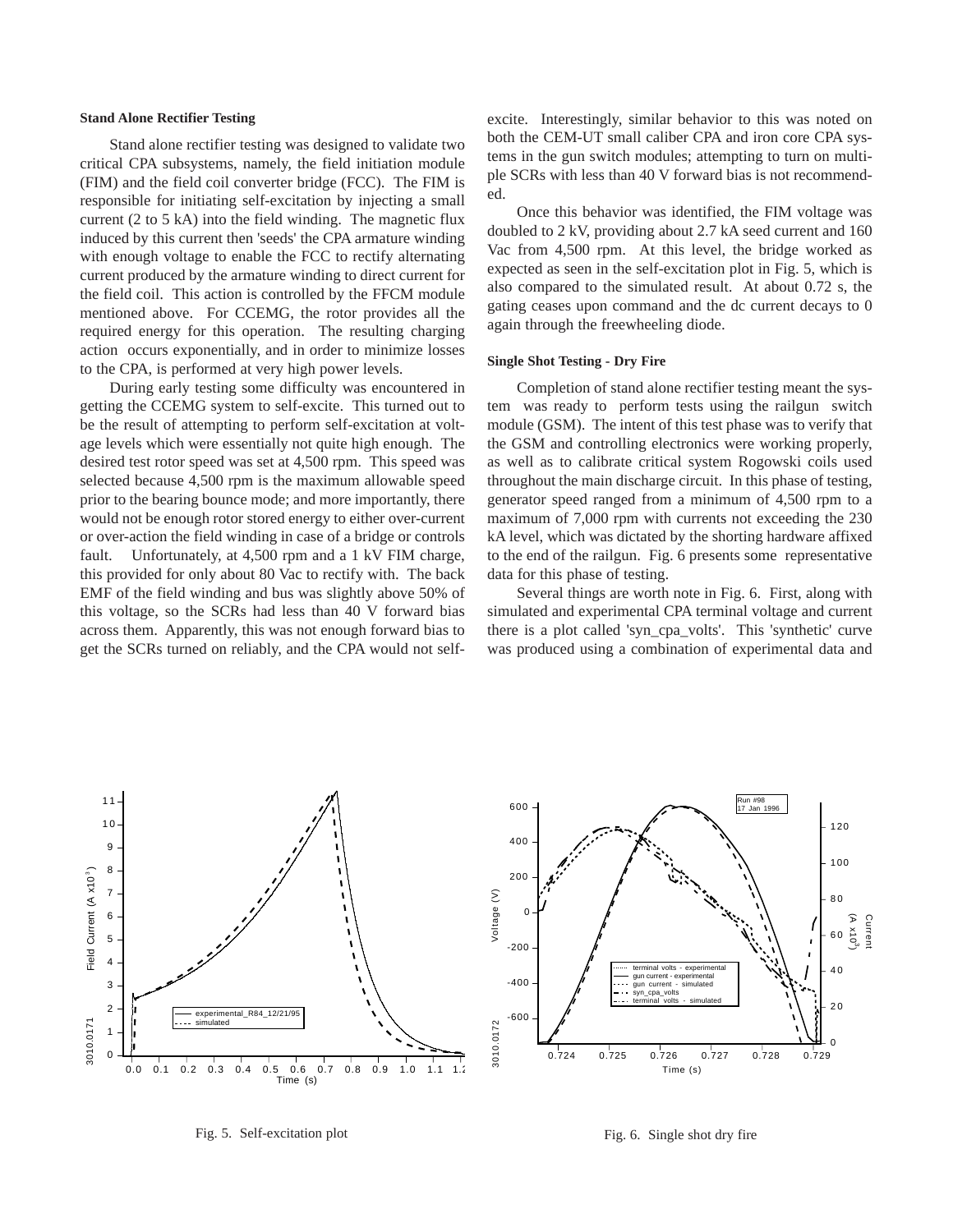| Table II. CCEMG single shot simulated and measured values |  |  |  |  |  |  |  |
|-----------------------------------------------------------|--|--|--|--|--|--|--|
|-----------------------------------------------------------|--|--|--|--|--|--|--|

| <b>CCEMG LIVE FIRE</b><br>Parameter | Shot#1<br><b>Simulated</b><br>Value | $\textbf{Short}\#1$<br><b>Measured</b><br><b>Value</b> | Shot#2<br><b>Simulated</b><br>Value | Shot #2<br><b>Measured</b><br>Value | Shot#3<br><b>Simulated</b><br>Value | Shot $#3$<br><b>Measured</b><br>Value | Shot#4<br><b>Simulated</b><br>Value | Shot#4<br><b>Measured</b><br>Value | Shot#5<br><b>Simulated</b><br><b>Value</b> | Shot#5<br>Measured<br>Value | Shot #6<br><b>Simulated</b><br><b>Value</b> | Shot #6<br>Measured<br>Value |
|-------------------------------------|-------------------------------------|--------------------------------------------------------|-------------------------------------|-------------------------------------|-------------------------------------|---------------------------------------|-------------------------------------|------------------------------------|--------------------------------------------|-----------------------------|---------------------------------------------|------------------------------|
| Excite Speed (rpm)                  | 6,950                               | 7.000                                                  | 6,950                               | 6,958                               | 7,450                               | 7,580                                 | 8,000                               | 8,021                              | 8,000                                      | 8,000                       | 8,250                                       | 8,264                        |
| FIM Charge (kV)                     |                                     | $\overline{c}$                                         |                                     |                                     |                                     |                                       |                                     | $\overline{c}$                     |                                            |                             | 3                                           |                              |
| Field Current (kA)                  | 13.40                               | 13.57                                                  | 19.19                               | 19.50                               | 21.99                               | 22.0                                  | 26.5                                | 27.4                               | 26.5                                       | 27.4                        | 28.8                                        | 30.5                         |
| % Design Field (%)                  | 54                                  | 54                                                     | 77                                  | 78                                  | 88                                  | 88                                    | 106                                 | 110                                | 106                                        | 110                         | 115                                         | 122                          |
| Field Rise Time (s)                 | 0.174                               | 0.172                                                  | 0.208                               | 0.208                               | 0.192                               | 0.192                                 | 0.181                               | 0.1946                             | 0.181                                      | 0.195                       | 0.150                                       | 0.160                        |
| Peak AC Voltage (V)                 | 1.086                               | 1.099                                                  | 1.554                               | 1,555                               | 1.909                               | 1910                                  | 2.471                               | 2510                               | 2.471                                      | 2,485                       | 2.770                                       | 2,835                        |
| Discharge Speed (rpm)               | 6.855                               | 6,858                                                  | 6,745                               | 6,753                               | 7,214                               | 7,251                                 | 7,697                               | 7,607                              | 7,697                                      | 7,653                       | 7,912                                       | 7,772                        |
| ILP Mass $(g)$                      | 183.2                               | 183.2                                                  | 183.2                               | 183.2                               | 135.3                               | 135.3                                 | 148.4                               | 148.4                              | 165                                        | 163.3                       | 155                                         | 155                          |
| Load Force (lbf)                    | 3,100                               | 3,100                                                  | 3,000                               | n/a                                 | 3,100                               | 3100                                  | 3,000                               | 3,000                              | 3,000                                      | 3,000                       | 3,000                                       | 3,000                        |
| ILP Loaded Position (m)             | 0.0                                 | 0.0                                                    | 1.41                                | 1.41                                | 0.0                                 | 0.0                                   | 0.00                                | 0.00                               | 0.00                                       | 0.00                        | 0.00                                        | 0.00                         |
| Fire Angle $(°)$                    | 10                                  | 10                                                     | 10                                  | 10                                  |                                     |                                       |                                     |                                    |                                            |                             |                                             |                              |
| Volts $@$ Trigger $(V)$             | 193                                 | 182                                                    | 320.6                               | 299.01                              | 166                                 | 166                                   | 213                                 | 221                                | 213                                        | 221                         | 238                                         | 219                          |
| Peak Gun Current (kA)               | 315.3                               | 297                                                    | 269                                 | 269                                 | 501                                 | 495.67                                | 601.8                               | 598.5                              | 605.8                                      | 598.5                       | 652.7                                       | 660.4                        |
| ILP Velocity $(m/s)$                | $-0-$                               | $\Omega$                                               | 410                                 | 385                                 | 1,322                               | 1,299                                 | 1,662                               | 1,729                              | 1,539                                      | 1,530                       | 1,864                                       | 1,900                        |
| Gun Pulse Width (ms)                | 3.4                                 | 3.4                                                    | 3.448                               | 3.4                                 | 3.35                                | 3.3                                   | 2.9                                 | 2.97                               | 3.02                                       | 2.97                        | 2.7                                         | 2.78                         |
| Exit Time (ms)                      | no exit                             | n/a                                                    | 3.5                                 | 3.4                                 | $3.35+$                             | 3.3                                   | 2.9                                 | 2.97                               | 3.02                                       | 2.97                        | 2.7                                         | 2.78                         |
| Muzzle Current (kA)                 | 0.0                                 | $\Omega$                                               | 0.0                                 | $\Omega$                            | 0.0                                 | 0.0                                   | 111                                 | 125                                | 61                                         | 68                          | 177                                         | 212                          |

simulated or known impedances to validate the simulation code. Specifically,

where

$$
syn\_cpa\_volts = L^*di/dt + R^*i(t)
$$

 $L =$  simulated total load inductance  $R =$  simulated total load resistance di/dt = experimental current (derivative)  $i(t)$  = experimental current

This method is used extensively during commissioning new CPA systems to fine tune the simulator code. Secondly, this curve is also useful for verifying the calibration of the main current Rogowski coil used in the CCEMG system. Finally, Fig. 6 also indicated the presence of an unwanted bridge rectify pulse, which is indicated by the square notches in the voltage traces around 0.726 ms. The FFCM was corrected to avoid this. In all, 21 runs were completed during the dry fire test phase, ultimately preparing the system to begin live fire testing.

# **Single Shot Testing - Live Fire**

Live fire testing was intended to bring the pulse power system incrementally up to full duty over a minimum series of shots. To realize this goal, minor changes to the performance simulation code and careful analysis of the data at each test interval was required. In all six shots were performed, which incrementally brought the compulsator up to full rated performance for an 8,250 rpm discharge, given the added impedance of the extended laboratory bus. Table II shows pertinent test results from each shot along with simulated predictions. Table III shows the incremental power level for the 6 shots performed. Tabulated is the CPA terminal power, field ac charging power and peak current, percent design field, and rotor speed. The CCEMG CPA has demonstrated well over 100% design field coil current.

Fig. 7 is a plot of gun current vs. time for the last single shot live fire test, along with simulated current. There is a

Table III. CCEMG single shot pulse power output demonstrated

| Parameter | Rotor<br>Speed<br>(rpm) | Field<br>Current<br>(kA) | Percent<br>Design<br>Field $(\% )$ | Field AC<br>Charging<br>Power (MW) | <b>CPA</b> Terminal<br>Power (MW) |
|-----------|-------------------------|--------------------------|------------------------------------|------------------------------------|-----------------------------------|
| Shot 1    | 7.000                   | 13.57                    | 54                                 | 13.5                               | 20.8                              |
| Shot 2    | 7.000                   | 19.50                    | 78                                 | 30.6                               | 127.3                             |
| Shot 3    | 7.500                   | 22.0                     | 88                                 | 41.9                               | 204.4                             |
| Shot 4    | 8,000                   | 27.4                     | 110                                | 69.6                               | 896.3                             |
| Shot 5    | 8,000                   | 27.4                     | 110                                | 69.6                               | 754.2                             |
| Shot 6    | 8.250                   | 30.5                     | 122                                | 89.0                               | 962.2                             |



Fig. 7. Gun current experimental and simulated, shot #6